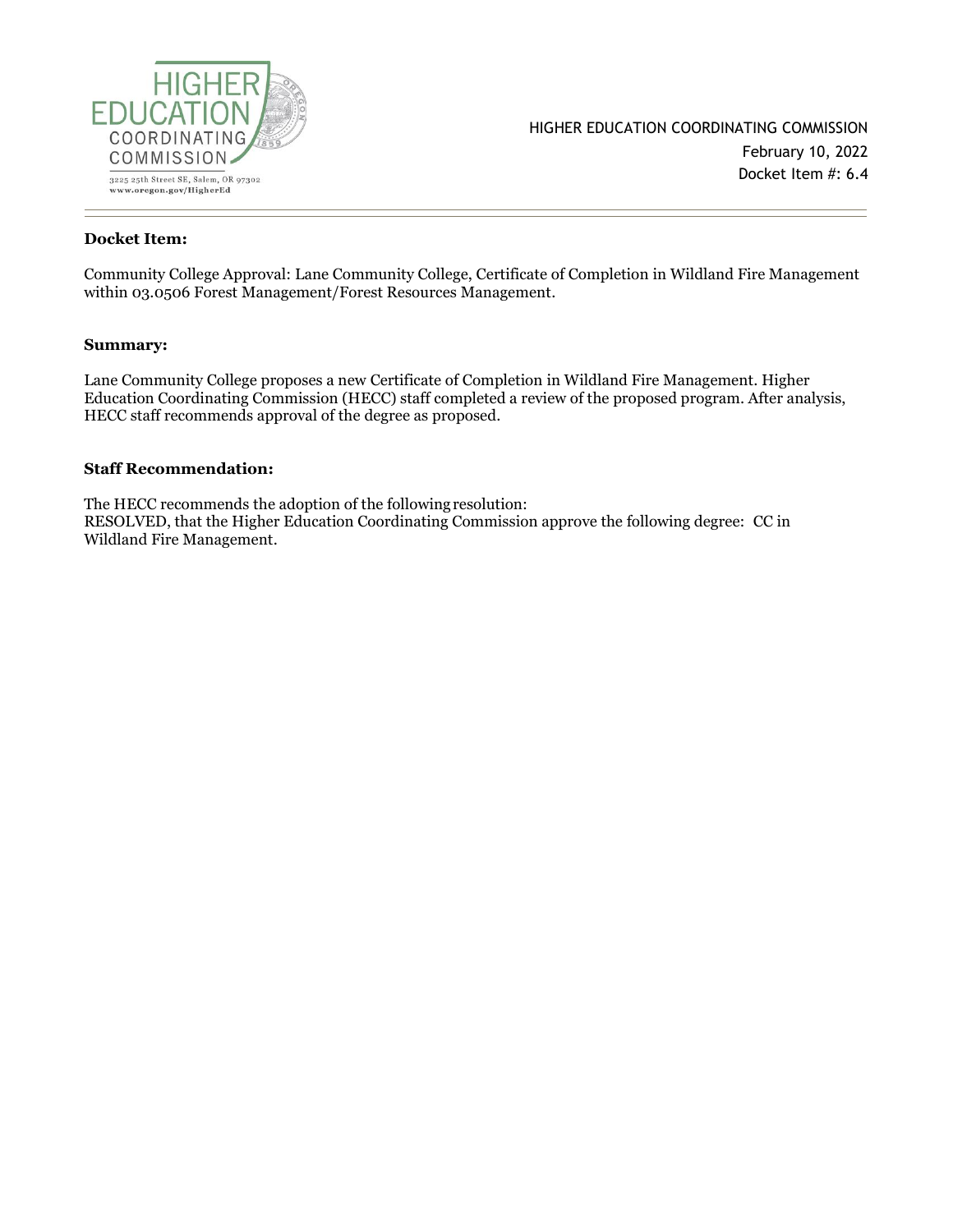

**Lane Community College seeks the Oregon Higher Education Coordinating Commission's approval to offer an instructional program leading to a Certificate of Completion in Wildland Fire Management.**

## **Program Summary**

This program prepares students for fire management positions with the Bureau of Land Management, the US Forest Service, private agencies, non-profit organizations, and local community groups. It emphasizes the use of fire as a management tool for restoration ecology as well as the role of fire in regional ecosystems. It integrates the study of forest ecological principles, fire science, fire policies, public communication, and management issues to prepare students for more advanced positions and further study in wildland fire management.

## 1. *Describe the need for this program by providing clear evidence.*

1. Does the workforce data show that the program is needed?

The Forest Service employs approximately 10,000 personnel who serve in various positions within our wildland fire program. Positions include wildland firefighter, dispatcher, prevention technician, fuels management, and more. [\(https://www.fs.usda.gov/working-with-us/jobs/fire\)](https://www.fs.usda.gov/working-with-us/jobs/fire) More locally a Fire Management Officer on the Middle fork Willamette National Forest stated: "On average we hire between 1000-1500 temporary employees across the USFS in region [OR and WA] during our centralized and largest hiring event in February. That hiring range includes fire and non fire but a large percentage is at the entry level. Fire positions encompass around 50% of that number in a given year ranging from 500-700 positions."

### 2. Can training currently be provided without creating a new program?

Current training exists through the National Wildfire Coordinating Group (NWCG). The proposed program combines skill-based fire techniques with an understanding of fire's holistic role in the environment to help students develop the knowledge and skills needed to solve complex problems involved in the management of natural resources.

3. What data sources have been used in addition to the Employment Department, e.g. professional organizations, national census and regional workforce specialists? Firefighters United for Safety, Ethics, and Ecology (FUSEE, https://fusee.org/), regional assistant fire management officer, and Lane ESD employment research as part of their CTE planning and programming process.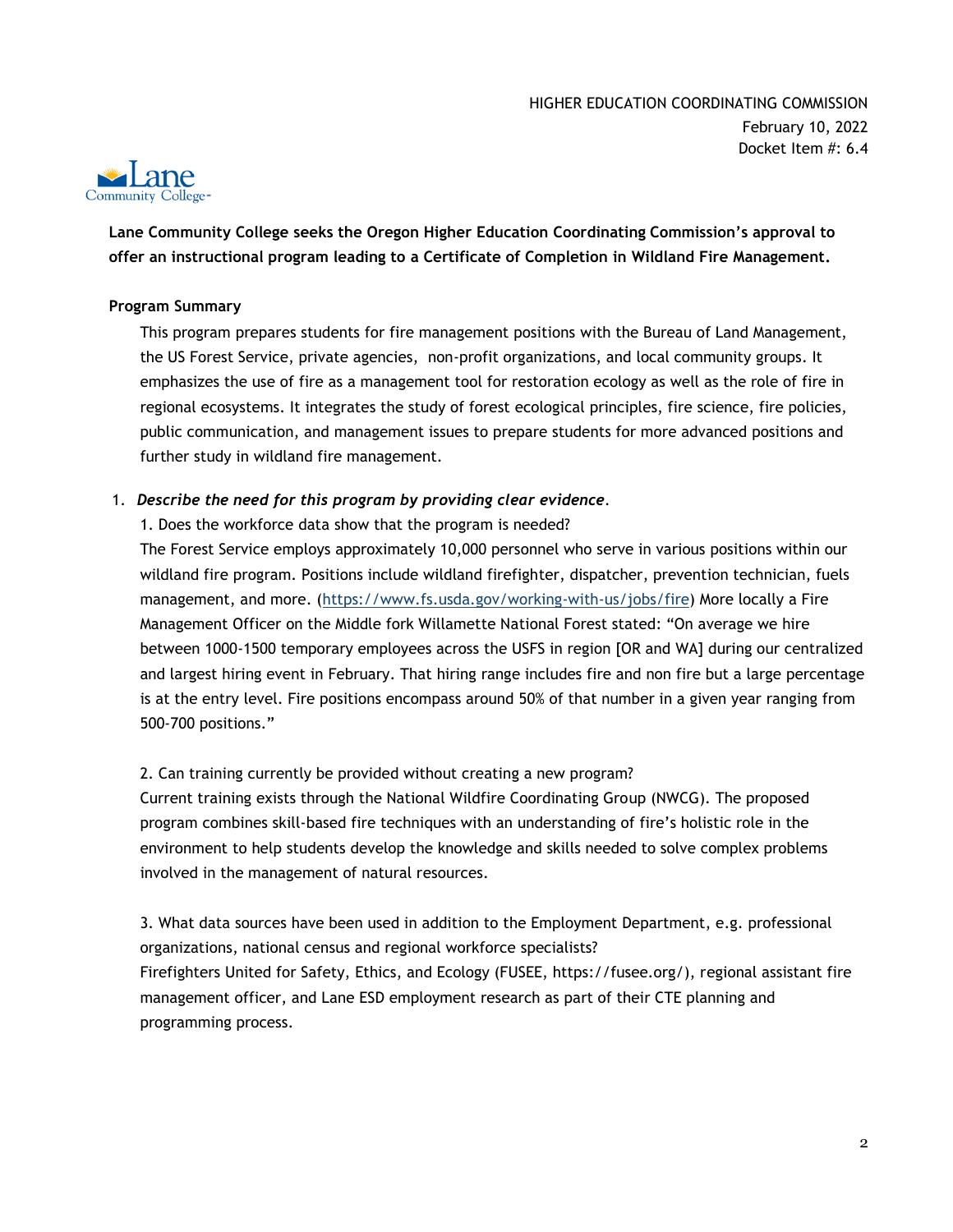### HIGHER EDUCATION COORDINATING COMMISSION

February 10, 2022 Docket Item #: 6.4

4. What employment opportunities, career advancement and opportunities for additional training exist for students who complete the program?

Many wildland firefighting jobs are temporary and seasonal. These temporary positions are traditionally leveraged to acquire permanent positions in this field (single season, returning seasonal, full-time permanent). Privately Contracted Fire positions can range from single event (common) to long-term employment (rare).

Permanent positions with state and federal agencies require a higher level of education or experience. The wildland fire, forest biology, and GIS courses meet requirements for higher-level positions, and are applicable for advanced study.

This program emphasizes ecological fire management, and prepares students to work with fire to recycle fuels, rejuvenate habitats, and restore ecosystems, rather than simply focusing on fire suppression. There is increasing recognition that the use of science in the management of wildfires, and in the crafting of policy related to wildland fire management, is essential for sustainability. Certification is a desired qualification, and hiring criteria for individuals looking for work as: Conservation Scientists / Park Ranger, Forest / Conservation Technician, Logging Worker / Arborist / Faller

--Demand for forest fire inspectors and prevention specialists is expected to grow 24% from 2019 to 2029 based on US Bureau of Labor Statistics (https://www.bls.gov/emp/)

--Demand for Fire and Fuel Managers is expected to grow 7% between 2020 and 2030 based on US Bureau of Labor Statistics (https://www.bls.gov)

--In Oregon, employment is expected to grow at about the statewide average growth rate for all occupations through 2029. (Oregon Employment Department)

--In Lane County, there were 384 fire technicians, 396 Forestry, and 237 Environmental/Natural Resources Management and Policy job postings in the last 12 months. The number of jobs is expected to grow over the next 10 years. (Burning Glass report sourced 10/2021)

--Currently, Fire Science/Prevention programs exist at 9 other Oregon community colleges. The proposed program is unique in that it focuses on ecological fire management and sustainability. --Salary range: from \$34,000 for workers to \$41,000 for managers.

# 2. *Does the community college utilize systemic methods for meaningful and ongoing involvement of the appropriate constituencies?*

The development of the Wildland Fire Management Program was done in conjunction with the director of Firefighters United for Safety, Ethics, and Ecology and representatives from the Lane Educational Services District (including regional High School CTE teachers) to ensure the program components address ecological fire management with an emphasis on controlled burning to manage fuels. Specific attention was given to ensuring that this certificate would serve as a way for High School students to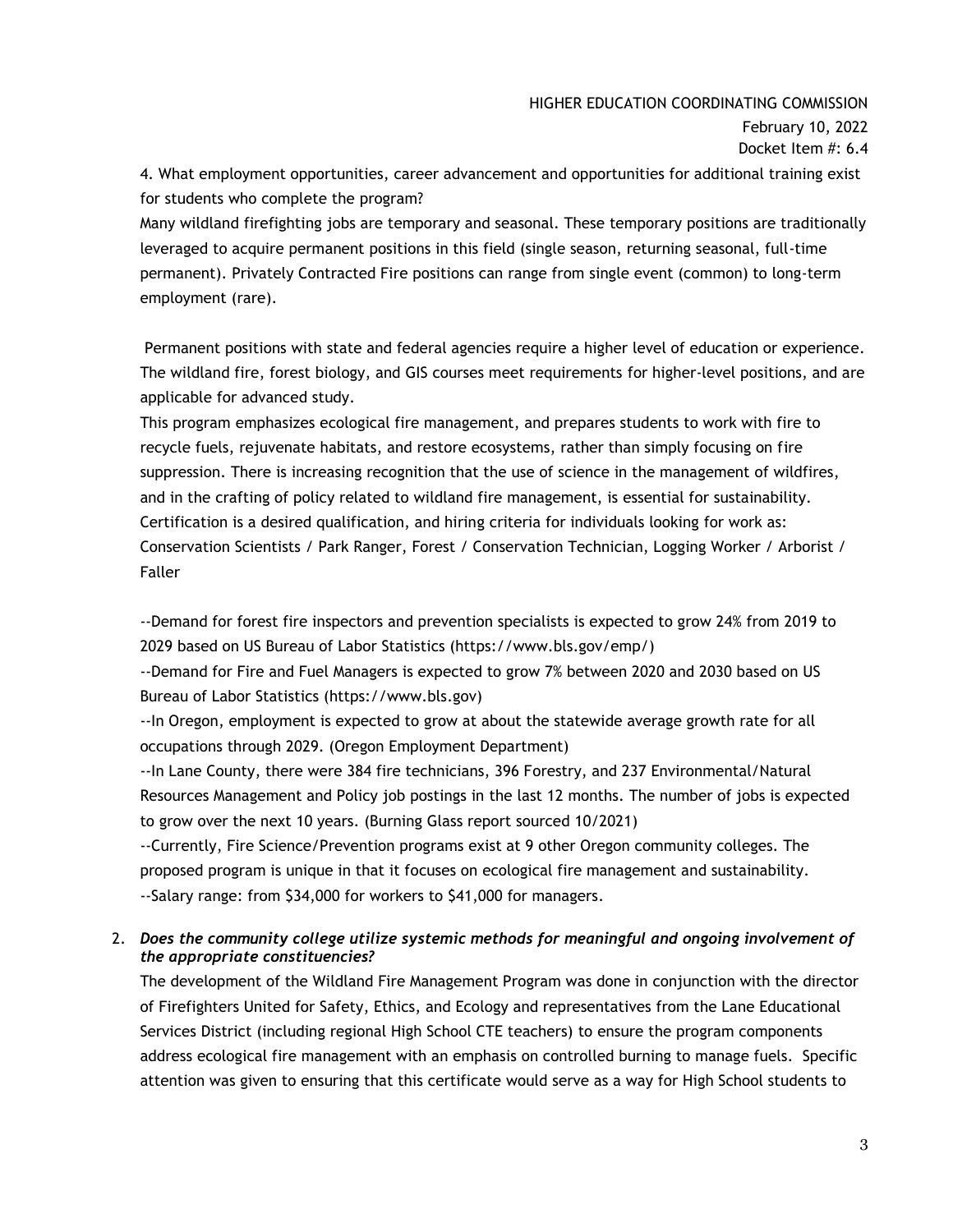# HIGHER EDUCATION COORDINATING COMMISSION

February 10, 2022 Docket Item #: 6.4

earn credit towards completion, bridging students to Lane Community College. Internally to the college we have consulted with High School Connections to ensure that students have a path from high school to a local community college CTE degree that addresses regional needs. Consultations with Career Pathways and Curriculum helped identify optimal program structure to ensure that there was financial aid qualification without overburdening students. Both Social Science and Science, Math, and Engineering departments worked on this proposal with administrators as well as faculty.

# *3. Is the community college program aligned with appropriate education, workforce development, and economic development programs?*

The collaborative development of this program with representatives from regional high schools through the Lane Educational Service District and director of Firefighters United for Safety, Ethics, and Ecology and multiple academic departments at Lane Community College (LCC). Multiple high school CTE teachers will be able to connect students in their programs. The field day component will be shared between regional high schools and students in the program.By including these partners we ensured that the range of students who participate in this program can come from regional high schools to firefighters that are looking to develop an understanding of ecological fire management. Additionally there is potential overlap between multiple programs that exist at LCC currently. Geographic Information Systems and Commercial Unmanned Aerial Vehicle students can combine studies to specialize in fire mapping and remote sensing applications. Two classes in this certificate (BI 103J and GIS 151 transfer to OSU and UO) and articulation agreements will be pursued for FIRE 100 and FIRE 200. Students that come into the program already qualified through the National Wildfire Coordinating Group can receive credit for prior learning for 6 of the 24 program credits and can complete the program in two terms (Fall and Winter). This will include regional CTE students that work to qualify as part of their high school curriculum. Students who do not come in with National Wildfire Coordinating Group (NWCG) qualification will take part in five wildland firefighting training courses and a field day to become qualified.

4. *Does the community college program lead to student achievement of academic and technical knowledge, skills, and related proficiencies?*

Design: The program is designed to meet the growing need for fire managers with both skills-based fire techniques and an understanding of fire's holistic role in forest restoration.

--Technical skills include quantitative and qualitative analysis of forest fire fuels (measurement, inventory, and classification), interpretation of spatial data using physical and digital maps (GIS). Field skills are developed through a hands-on field day in partnership with Lane ESD.

--Scientific concepts in classroom-based coursework include forest ecological principles, natural history of fire-adapted forest species, ecosystem services, and restoration ecology. --Additional academic skills developed through a seminar series include research,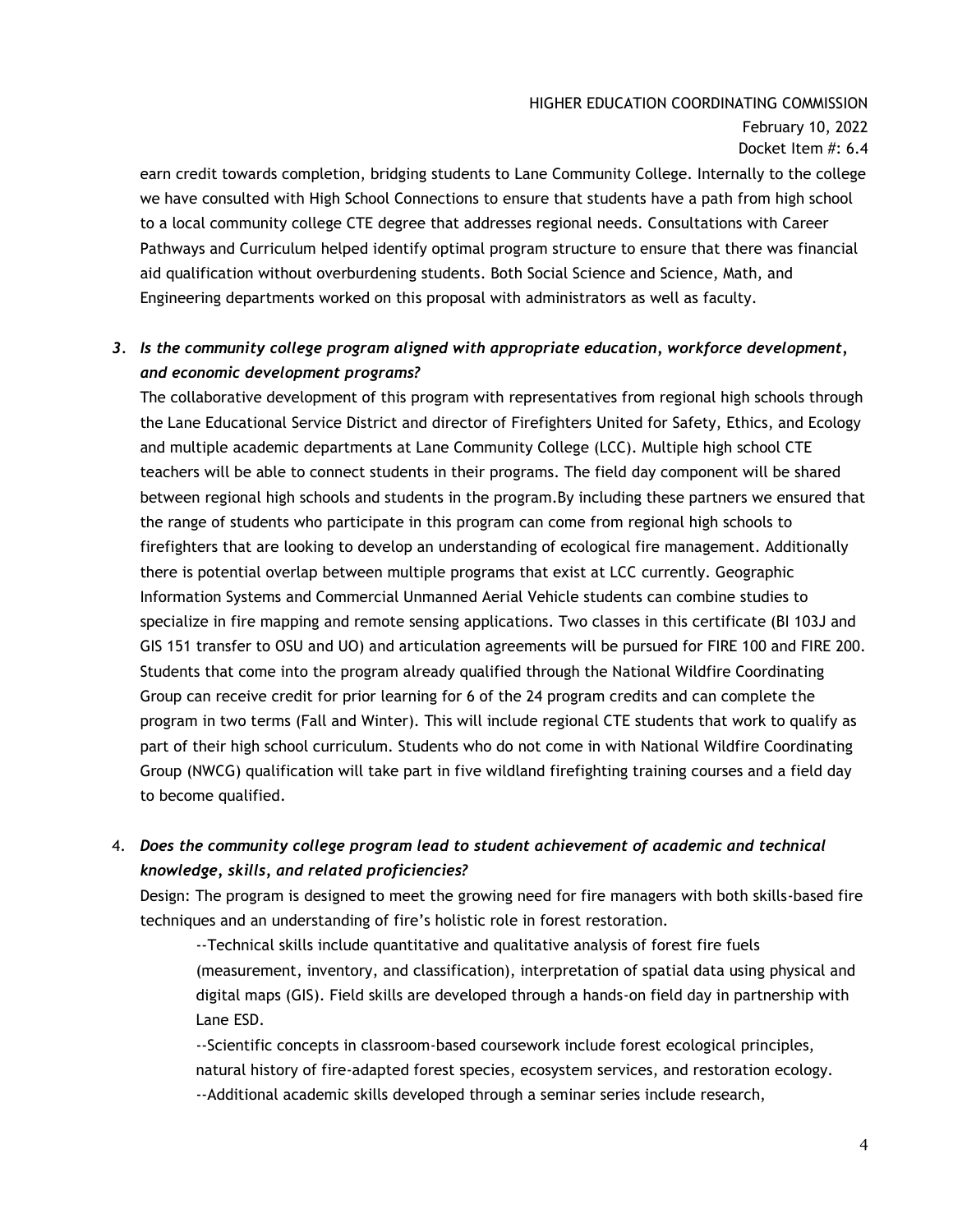## HIGHER EDUCATION COORDINATING COMMISSION

February 10, 2022 Docket Item #: 6.4

communication, and computer skills with an emphasis on understanding economic and ecological tradeoffs and social controversies associated with wildland fire management. The seminar series includes preparation of job applications and guest speakers from local employers.

--Tutoring is available through LCC's tutoring services, with additional resources for science coursework available through the STEM Learning Zone.

--Continuous program improvement will occur through LCC's formal Academic Program Review process, which evaluates whether educational objectives are consistent with the college's mission or purpose; the achievement of students in relation to the intended educational outcomes identified; the extent to which the college regularly uses the results of program review for improvement of its programs and services.

# 5. *Does the community college identify and have the resources to develop, implement, and sustain the program?*

The Science, Math, and Engineering Division at LCC has the resources and capacity to develop, implement, and sustain the Wildland Fire Management Certificate.

--The program will have a minimal impact on the division budget. An existing full-time faculty member will serve as the program coordinator, and the part-time faculty budget is sufficient to meet the needs of the new courses that will be offered.

--Enrollment is expected to grow to ~25 students per cohort by year 3 of offering, with tuition supporting the cost of instruction.

--No additional facilities, tools, supplies, or equipment are required for the program to successfully launch and operate.

--Remaining materials from the discontinued Watershed Science AAS program are available and applicable to the Wildland Fire Management program. These materials were purchased with Perkins funding, and would be used in the FIRE 200 course for the measurement and hands-on application portions of the course.

--The partnership with Lane ESD also provides equipment and supplies for FIRE 130, NWCG Basic Firefighter Field Day.

### *Assurances*

Lane Community College has met or will meet the four institutional assurances required for program application.

- *1. Access.* The college and program will affirmatively provide access, accommodations, flexibility, and additional/supplemental services for special populations and protected classes of students.
- *2. Continuous Improvement.* The college has assessment, evaluation, feedback, and continuous improvement processes or systems in place. For the proposed program, there will be opportunities for input from and concerning the instructor(s), students, employers, and other partners/stakeholders. Program need and labor market information will be periodically re-evaluated